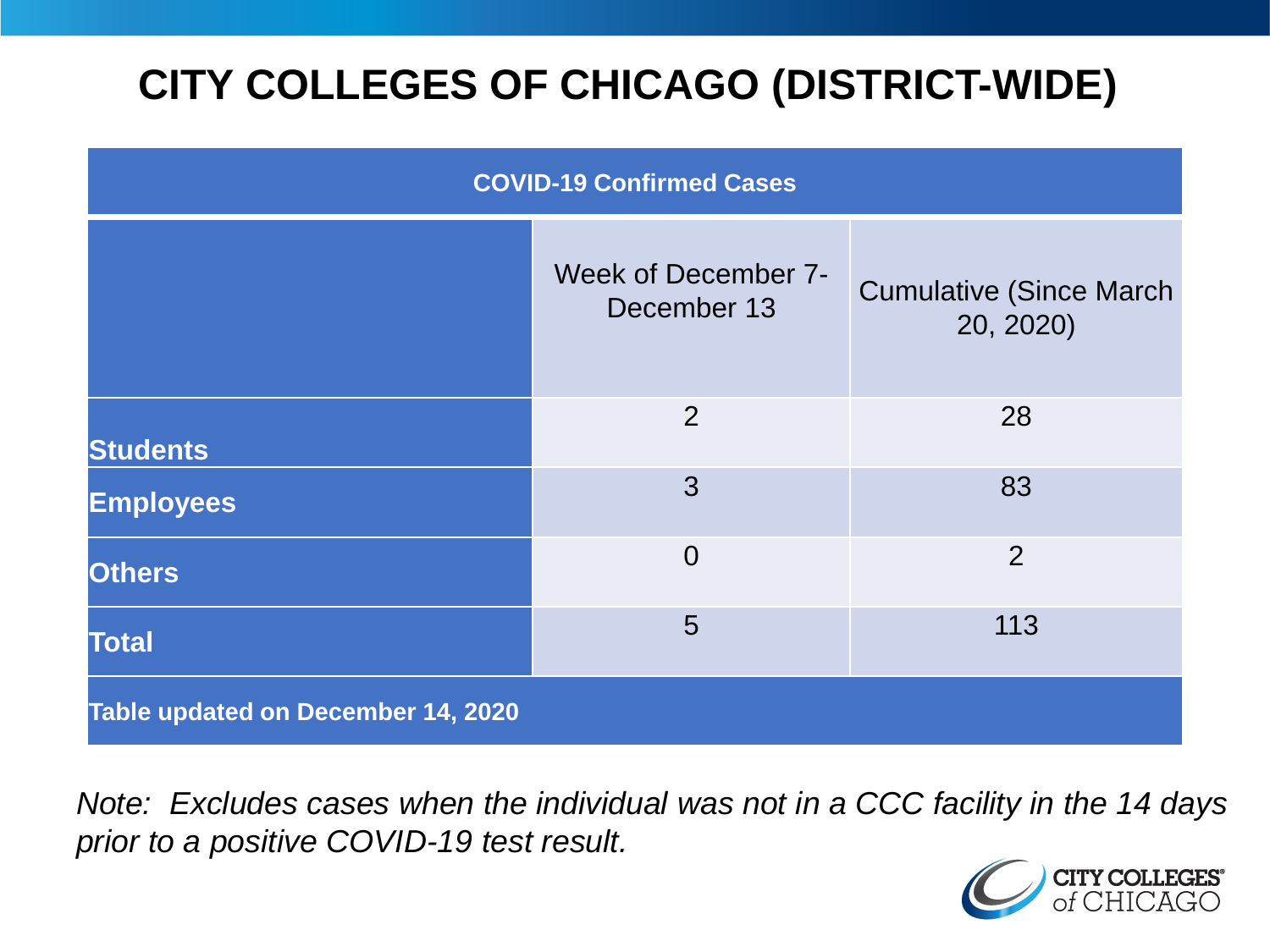## **DALEY COLLEGE**

| <b>COVID-19 Confirmed Cases</b>    |                                           |                                              |
|------------------------------------|-------------------------------------------|----------------------------------------------|
|                                    | <b>Week of December 7-</b><br>December 13 | <b>Cumulative (Since March)</b><br>20, 2020) |
| <b>Students</b>                    | $\Omega$                                  | $\overline{0}$                               |
| <b>Employees</b>                   | $\overline{0}$                            | 12                                           |
| <b>Others</b>                      | $\overline{0}$                            | $\overline{0}$                               |
| <b>Total</b>                       | $\overline{0}$                            | 12                                           |
| Table updated on December 14, 2020 |                                           |                                              |

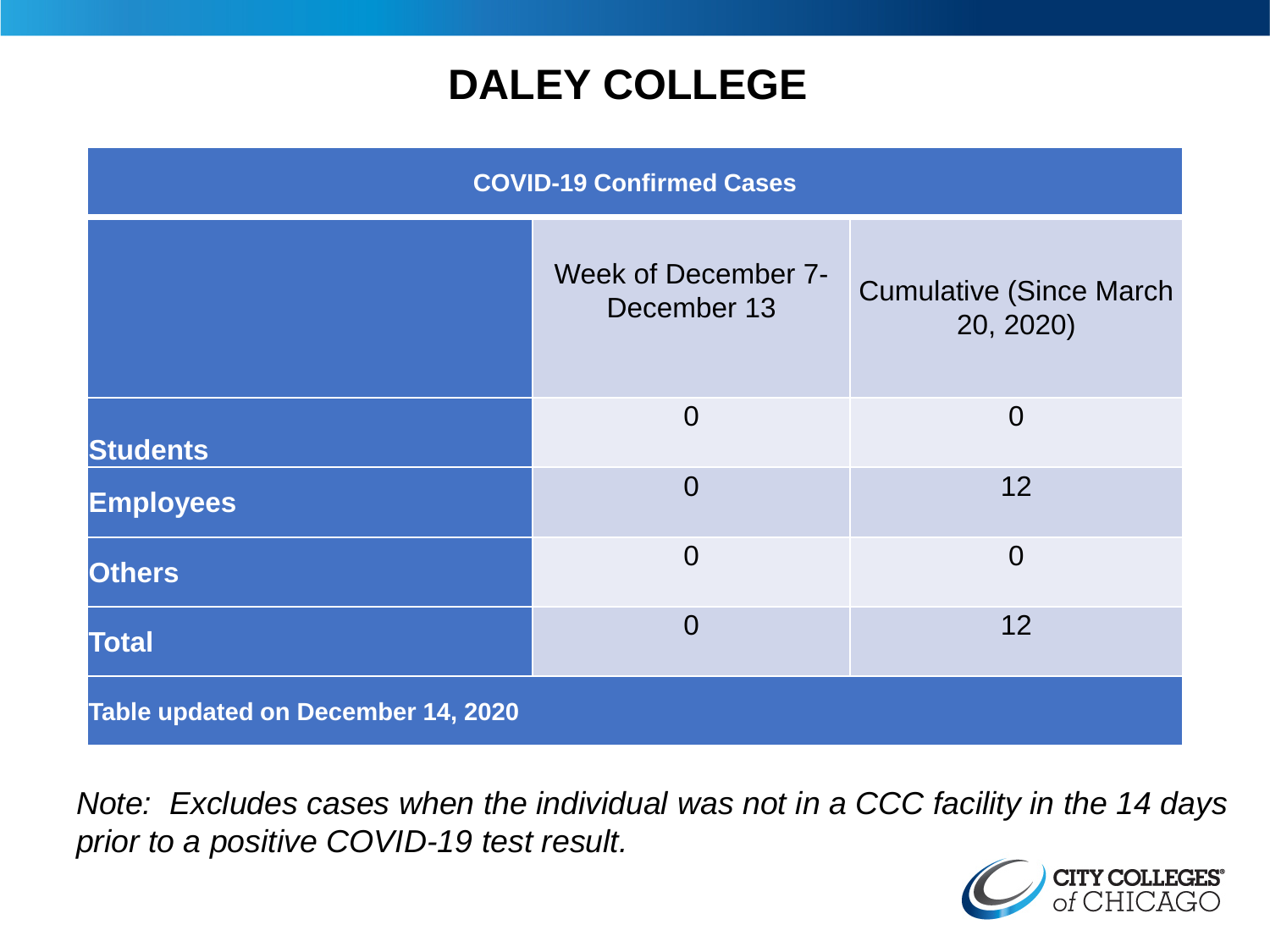## **HAROLD WASHINGTON COLLEGE**

| <b>COVID-19 Confirmed Cases</b>    |                                    |                                              |
|------------------------------------|------------------------------------|----------------------------------------------|
|                                    | Week of December 7-<br>December 13 | <b>Cumulative (Since March)</b><br>20, 2020) |
| <b>Students</b>                    | $\overline{0}$                     | 5                                            |
| <b>Employees</b>                   | $\Omega$                           | 8                                            |
| <b>Others</b>                      | $\overline{0}$                     | 1                                            |
| <b>Total</b>                       | $\Omega$                           | 14                                           |
| Table updated on December 14, 2020 |                                    |                                              |

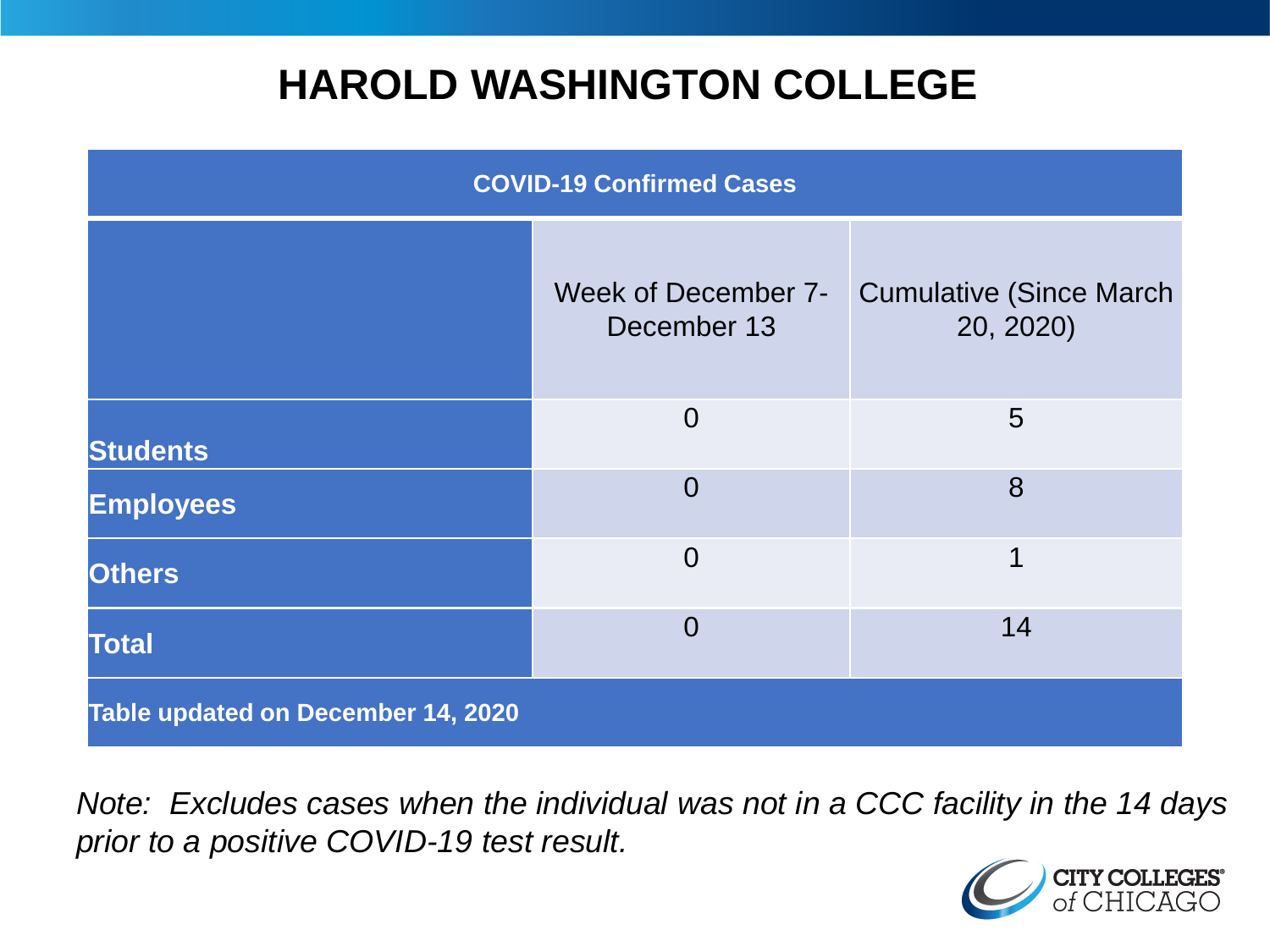## **KENNEDY-KING COLLEGE**

| <b>COVID-19 Confirmed Cases</b>    |                                    |                                              |
|------------------------------------|------------------------------------|----------------------------------------------|
|                                    | Week of December 7-<br>December 13 | <b>Cumulative (Since March)</b><br>20, 2020) |
| <b>Students</b>                    | 1                                  | 6                                            |
| <b>Employees</b>                   | 1                                  | 14                                           |
| <b>Others</b>                      | $\overline{0}$                     | $\overline{0}$                               |
| <b>Total</b>                       | $\overline{2}$                     | 20                                           |
| Table updated on December 14, 2020 |                                    |                                              |

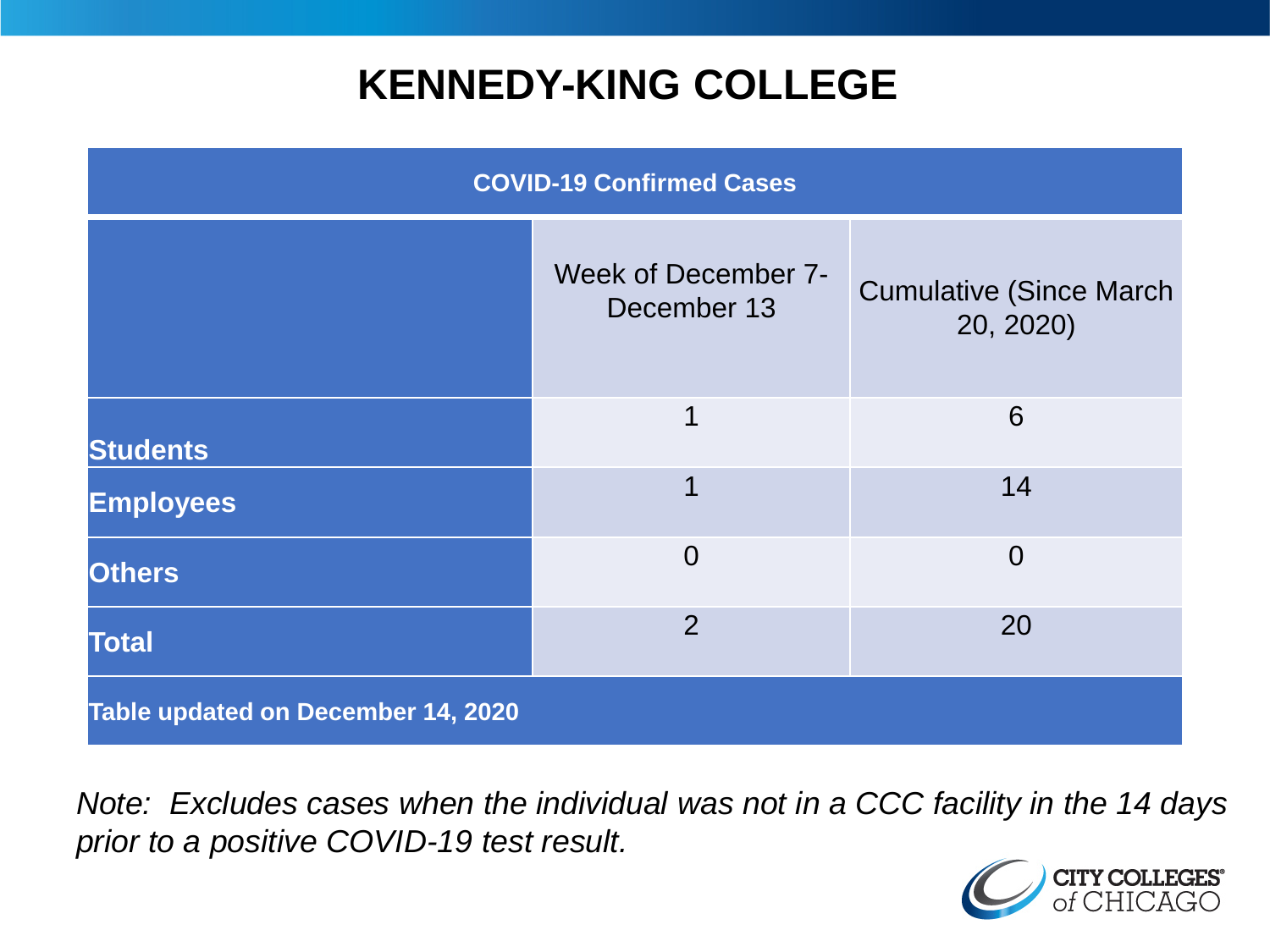# **MALCOLM X COLLEGE**

| <b>COVID-19 Confirmed Cases</b>    |                                    |                                              |
|------------------------------------|------------------------------------|----------------------------------------------|
|                                    | Week of December 7-<br>December 13 | <b>Cumulative (Since March)</b><br>20, 2020) |
| <b>Students</b>                    | $\overline{0}$                     | 14                                           |
| <b>Employees</b>                   | 1                                  | 16                                           |
| <b>Others</b>                      | $\overline{0}$                     | $\overline{0}$                               |
| <b>Total</b>                       | 1                                  | 30                                           |
| Table updated on December 14, 2020 |                                    |                                              |

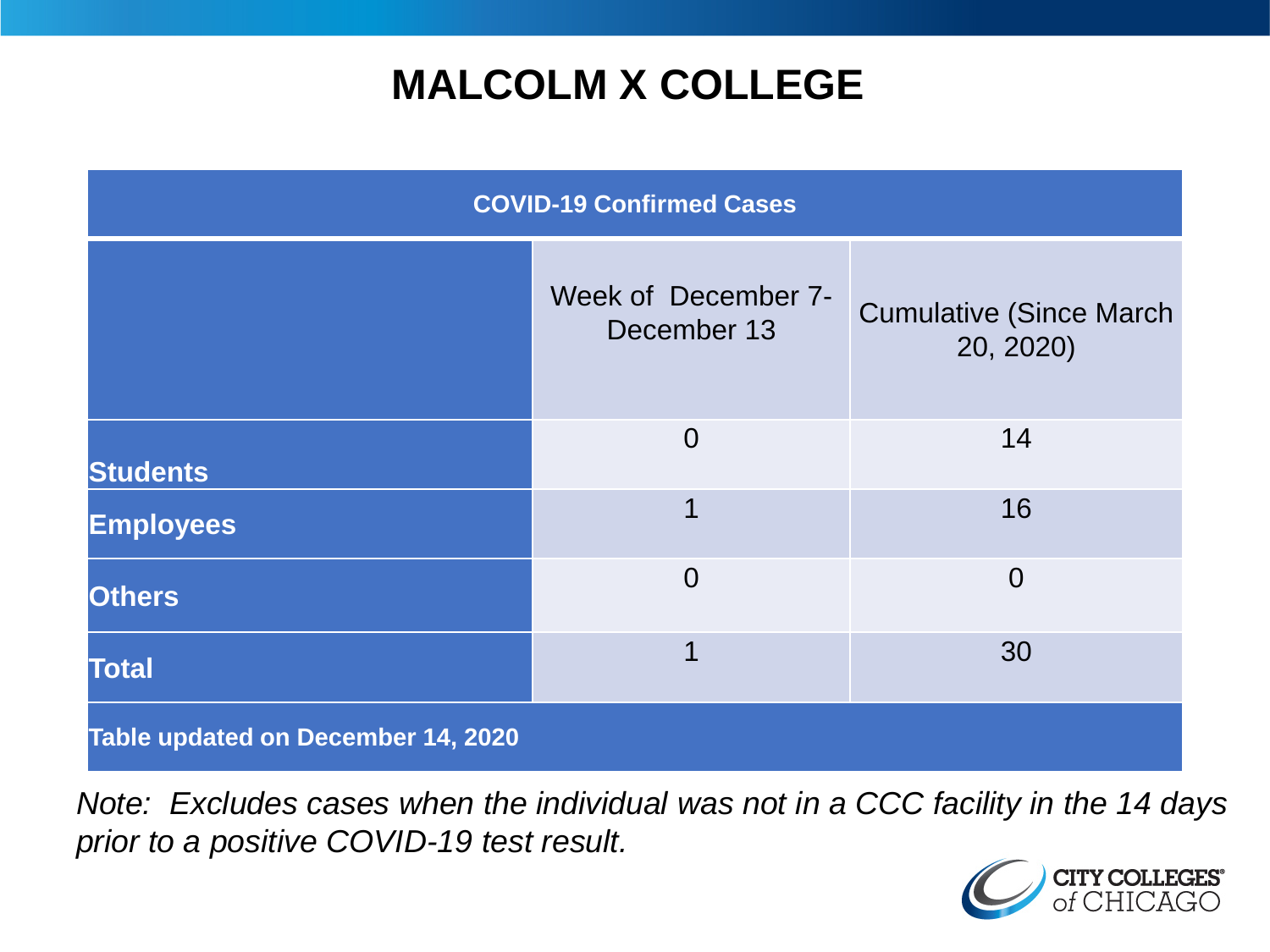# **OLIVE-HARVEY COLLEGE**

| <b>COVID-19 Confirmed Cases</b>    |                                        |                                              |
|------------------------------------|----------------------------------------|----------------------------------------------|
|                                    | <b>Week December 7-</b><br>December 13 | <b>Cumulative (Since March)</b><br>20, 2020) |
| <b>Students</b>                    | $\overline{0}$                         | 1                                            |
| <b>Employees</b>                   | $\Omega$                               | 14                                           |
| <b>Others</b>                      | $\overline{0}$                         | $\overline{0}$                               |
| <b>Total</b>                       | $\Omega$                               | 15                                           |
| Table updated on December 14, 2020 |                                        |                                              |

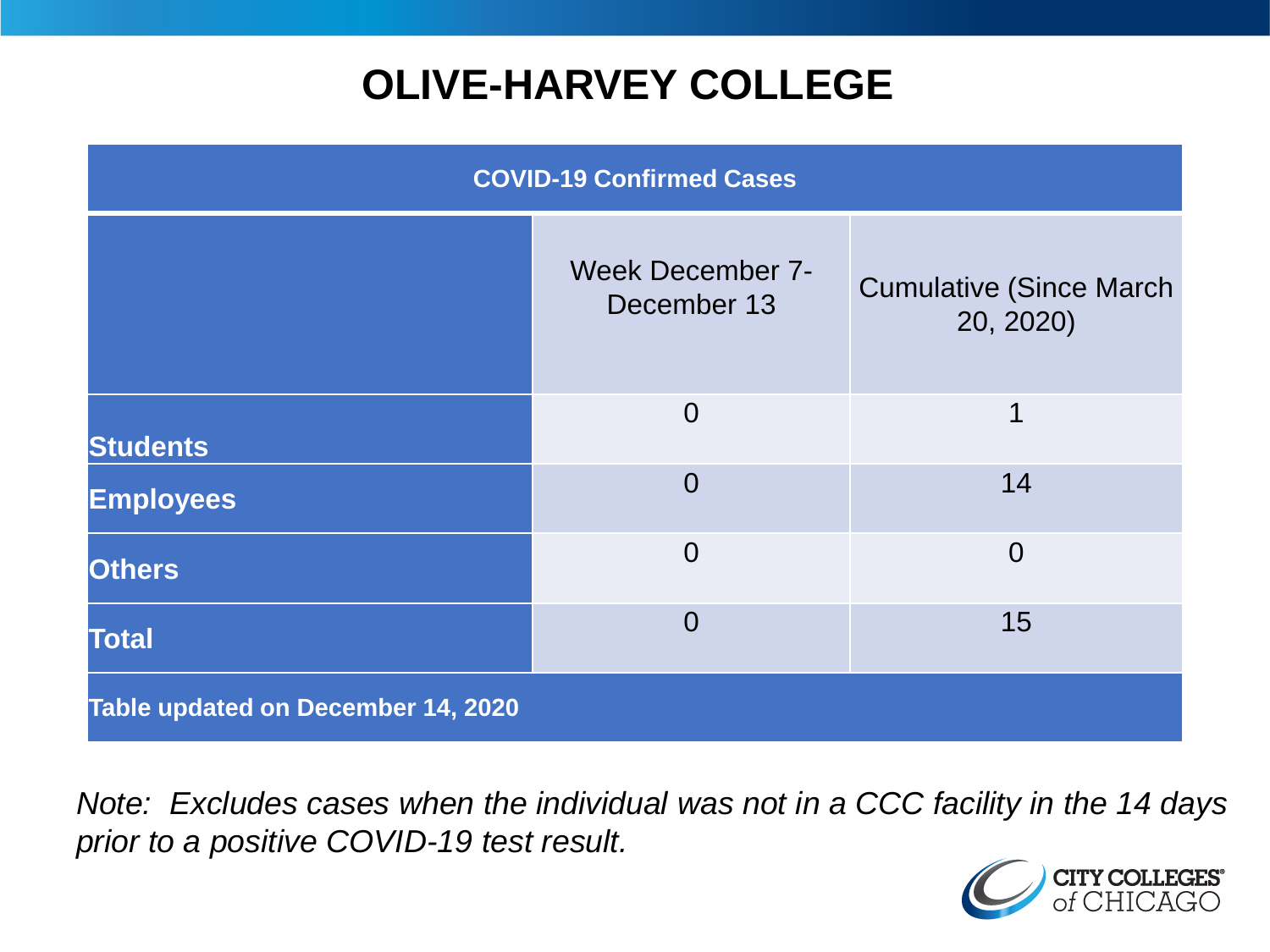## **TRUMAN COLLEGE**

| <b>COVID-19 Confirmed Cases</b>    |                                    |                                              |
|------------------------------------|------------------------------------|----------------------------------------------|
|                                    | Week of December 7-<br>December 13 | <b>Cumulative (Since March)</b><br>20, 2020) |
| <b>Students</b>                    | $\overline{0}$                     | 1                                            |
| <b>Employees</b>                   |                                    | 13                                           |
| <b>Others</b>                      | $\overline{0}$                     | $\overline{0}$                               |
| <b>Total</b>                       | 1                                  | 14                                           |
| Table updated on December 14, 2020 |                                    |                                              |

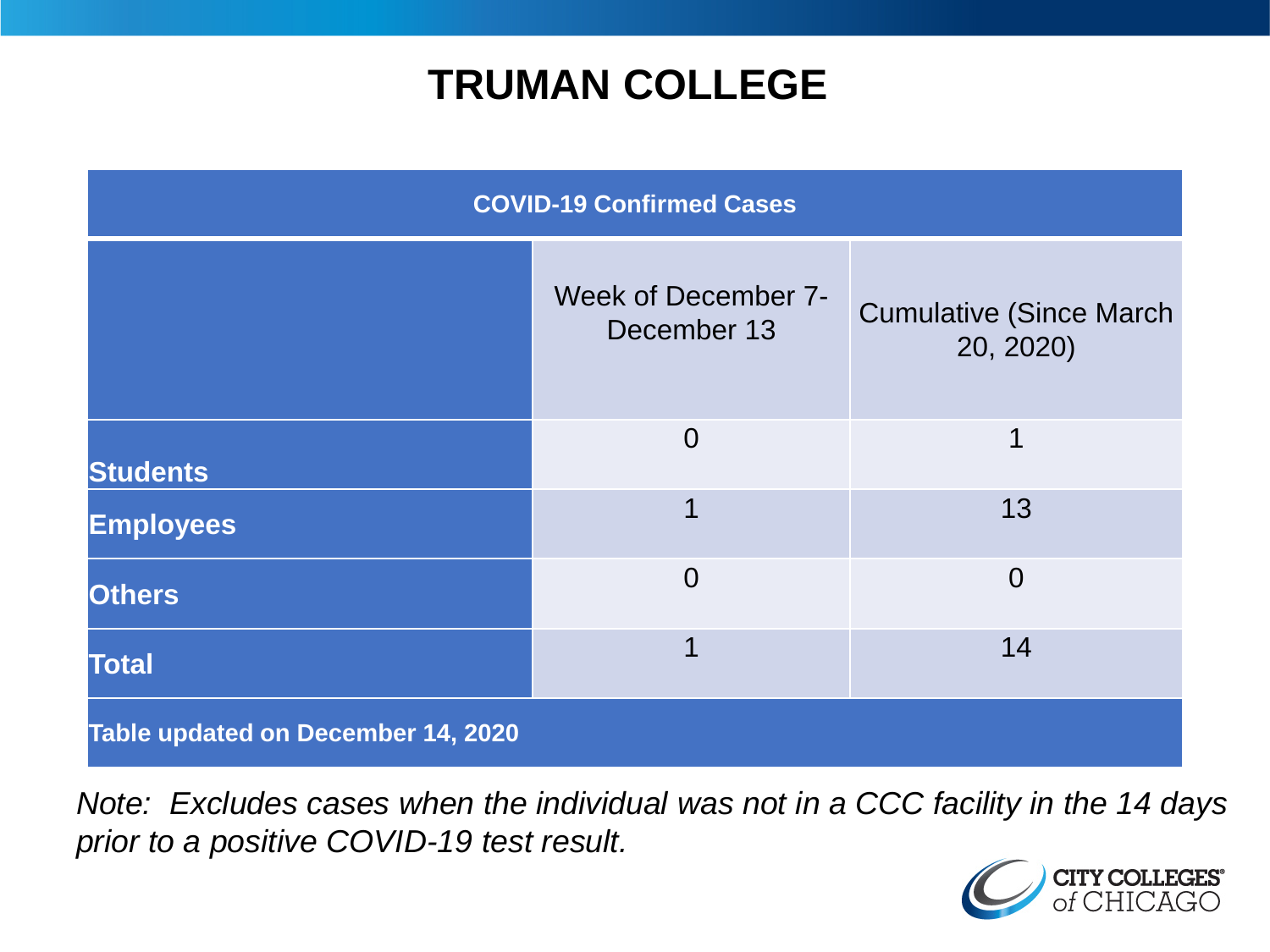## **WRIGHT COLLEGE**

| <b>COVID-19 Confirmed Cases</b>    |                                    |                                              |
|------------------------------------|------------------------------------|----------------------------------------------|
|                                    | Week of December 7-<br>December 13 | <b>Cumulative (Since March)</b><br>20, 2020) |
| <b>Students</b>                    | 1                                  | 1                                            |
| <b>Employees</b>                   | $\overline{0}$                     | 6                                            |
| <b>Others</b>                      | $\overline{0}$                     | $\overline{0}$                               |
| <b>Total</b>                       | ◀                                  | 7                                            |
| Table updated on December 14, 2020 |                                    |                                              |